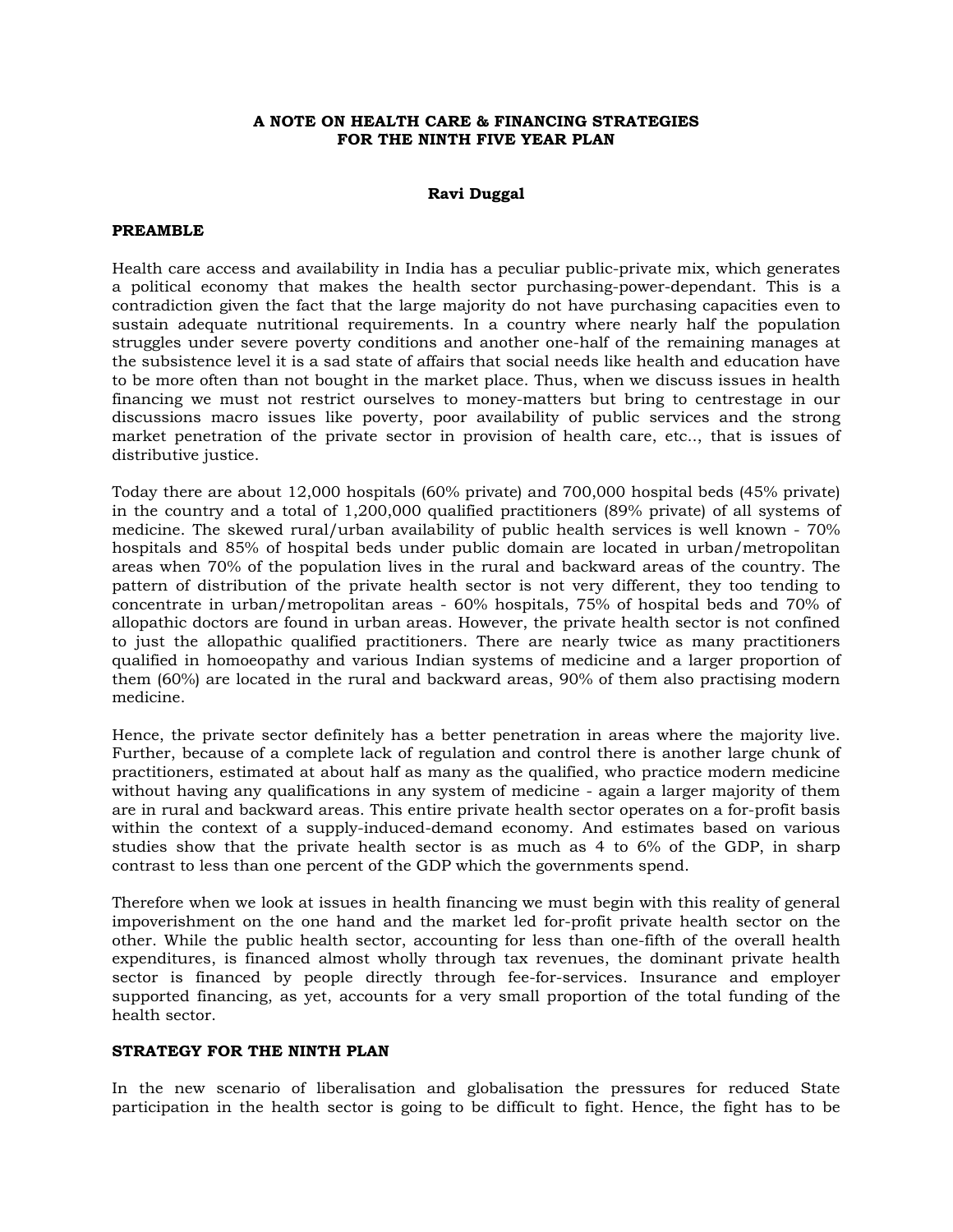fought at another level, both to strengthen the State's role in the health sector as well as to make the private sector more accountable. Over the last eight plan periods the Planning Commission or for that matter the Ministries of Health have not paid much heed to the way in which the private health sector has grown or operated. Infact the State has subsidised the growth of the private health sector by various means - subsidised medical education even for those who ultimately go into private practice or worse still migrate abroad; concessions, subsidies and tax reliefs to private practitioners and hospitals - infact many private hospitals function as trust hospitals whose incomes are exempt from tax; public sector units have supplied bulk drugs and raw materials at subsidised prices to the private pharmaceutical industry and in the process have earned the label of "being in the red" and "inefficient"; import duty concessions for importing the expensive new medical technology which largely benefits the richer sections; etc..

Thus, during the Ninth Plan a lot of rethinking needs to be done. The new strategy should focus both on strengthening the state-sector and at the same time also plan for a regulated growth and involvement of the private health sector. There is a need to recognise that the private health sector is huge and has cast its nets, irrespective of quality, far wider than the state-sector health services. Through regulation and involvement of the private health sector an organised public-private mix could be set up which can be used to provide universal and comprehensive care to all. What we are trying to say is that the need of the hour is to look at the entire health care system in unison to evolve some sort of a national system. The private and public health care services need to be organised under a common umbrella to serve one and all. A framework for basic minimum level of care needs to be spelt out in clear terms and this should be accessible to all without direct cost to the patient at the time of receiving care.

Thus, the Ninth Five Year Plan should adopt a strategy of firstly, setting in a process of reorganising the public and private health sectors into a single regulated system which functions in the context of a universalised system to provide equitable and basic care to all, irrespective of the capacity to pay. And secondly, it must undertake definitive action towards changes in the existing system which are both feasible and desirable.

While reorganisation of the health sector into a universalised public-private mix will take time, certain positive changes are possible within the existing setup through macro policy initiatives the medical councils should be directed at putting their house in order by being strict and vigilant about assuring that only those qualified and registered should practice medicine, continuing medical education (CME) should be compulsory and renewal of registration must be linked to it, medical graduates passing out of public medical schools must put in compulsory public service of atleast five years of which three years must be at PHCs and rural hospitals (this should be assured not through bonds or payments but by providing only a provisional license to do supervised practice in state health care institutions and also by giving the right to pursue postgraduate studies only to those who have completed their three years of rural medical service), regulating the spread of private clinics and hospitals through a strict locational policy whereby the local authority should be given the right to determine how many doctors or how many hospital beds they need in their area (norms for family practice, practitioner : population and bed : population ratios, fiscal incentives for remote and undeserved areas and strong disincentives and higher taxes for urban and overserved areas etc.. can be used), regulating the quality of care provided by hospitals and practitioners by setting up minimum standards to be followed, putting in place compulsory health insurance for the organised sector employees (restructuring the existing ESIS and merging it with the common national health care system where each employee has equal rights and cover but contributes as per earning capacity, for example if each employee contributes 2% of their earnings and the employer adds another 3% then nearly Rs.100 billion could be raised through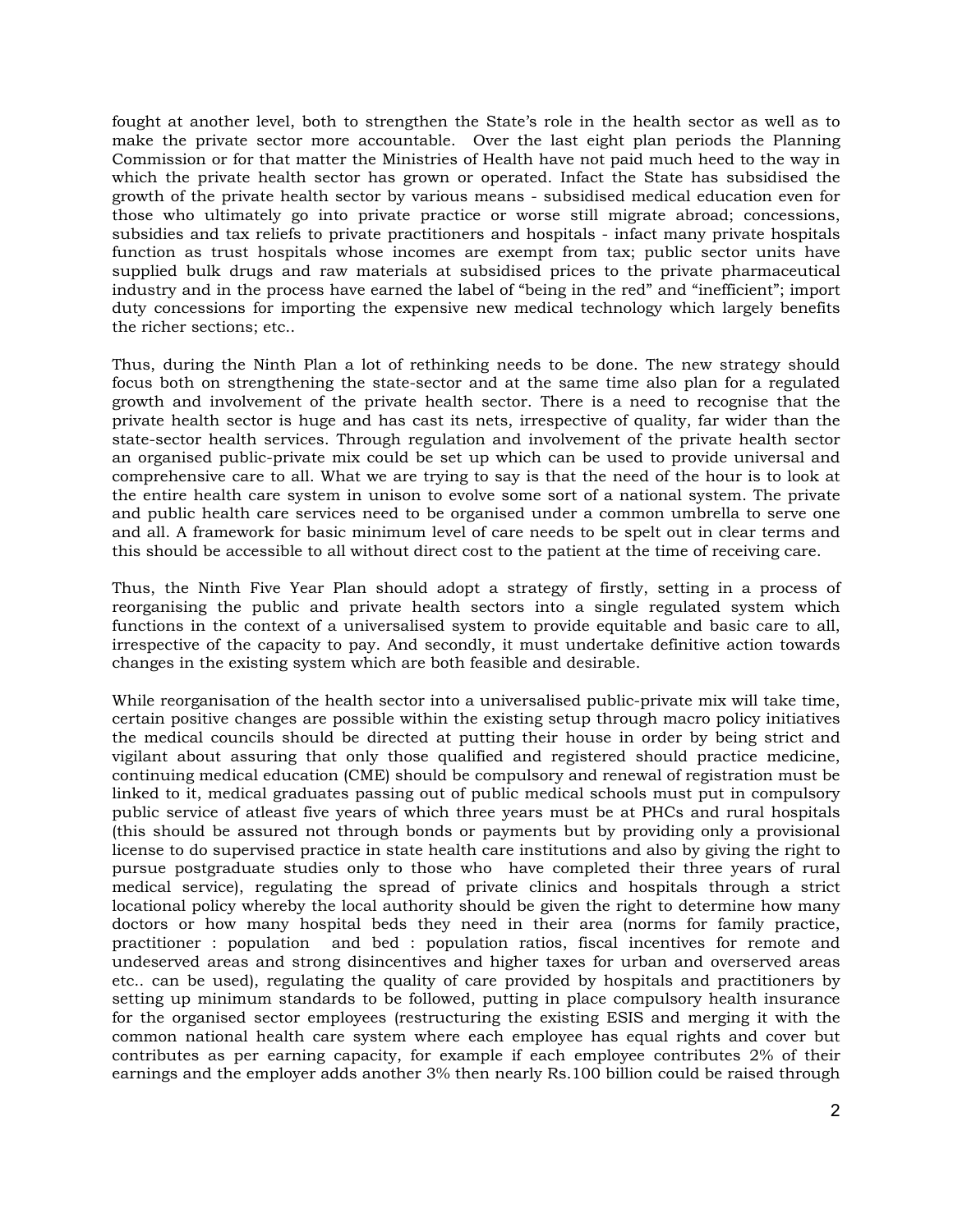this alone), special taxes and ceases for health can be charged to generate additional resources (alcohol, cigarettes, property owners, vehicle owners etc.. are well known targets and something like one percent of sales turnover for the products and a value tax on the asset could bring in substantial resources), allocation of existing resources can be rationalised better through preserving acceptable ratios of salary : nonsalary spending and setting up a referral system for secondary and tertiary care. These are only some examples of what can be done through macro policy initiatives.

## **SPECIFIC ACTIONS FOR STRENGTHENING PUBLIC HEALTH CARE – A FEW SUGGESTIONS**

1. *The urgent need to strengthen, restructure and reorient public health services:* The urban bias in medical care provision by the State needs to be removed. The Primary Health Centres (PHCs) and Subcentres (SCs) need to be thoroughly reoriented to meet peoples' needs of medical care and not be obsessed with family planning alone. Facilities for medical care need to be substantially enhanced at the PHCs both in terms of personnel and supplies. While supplies can be increased through larger budgetary allocations the difficulty would be in getting personnel to work in the public system. Since private individual practice is the norm it becomes necessary to involve such practitioners to join a public sponsored health care program on a pre-defined payment system, for instance, a fixed capitation fee per family registered with the practitioner. Such a system needs to be evolved both in the rural and urban areas. This would mean a five-fold increase in primary care costs, which would be partly financed from within the existing resources and the remaining from the organised sectors of the economy, including insurance, and special health related taxes. Ofcourse, this would mean a lot of restructuring, including stronger regulations and control and a mechanism for regular audit of the system's functioning. This is the only way of guaranteeing universal access to health care and achieving 'health for all'. The bottom line would be no direct payments by patients at the time of receiving care. All payments would be made through a statutory authority which would be the monopoly buyer. People having the capacity to pay should be charged indirectly through taxes, insurance premia, levies etc.. Such restructuring would not disturb the autonomy of the individual practitioner or the private hospitals except that it would strive to eliminate irrational and unnecessary practices, demand some amount of relocation of practitioners, standardise and rationalise costs and incomes, eliminate quackery and demand accountability from the providers. The Ninth Plan must endeavour to set in processes which would make all this possible.

2. *Making the public health sector efficient, cost-effective and socially accountable:* The response to the malaise of the public health services should not be 'privatisation'. We already have a large, exploitative and unsustainable private health sector. What makes the private health sector 'popular' in usage is its better access (irrespective of quality), a personalised interface, availability at convenience, and its non-bureaucratic nature. The public health services by contrast are bureaucratic, having poor access - especially in rural areas, have often inconvenient timings, are generally impersonal, often don't have requisite supplies like drugs etc.. and are plagued by nepotism and corruption. There is a lot of scope for improvement of public health services with better planning, reallocation of existing resources as well as pumping in additional resources - especially for non-salary expenditures, reducing wastage and improving efficiency by better management practices and separation of primary, secondary and tertiary care through setting up of referral systems, improving working conditions of employees etc.. One good example of enhancing the value, efficiency and effectiveness of the existing system using the available resources is to assure that all medical graduates who pass out of public medical schools (80% of all graduates every year) serve in the public system for say atleast five years without which they should be denied the licence to practice as well as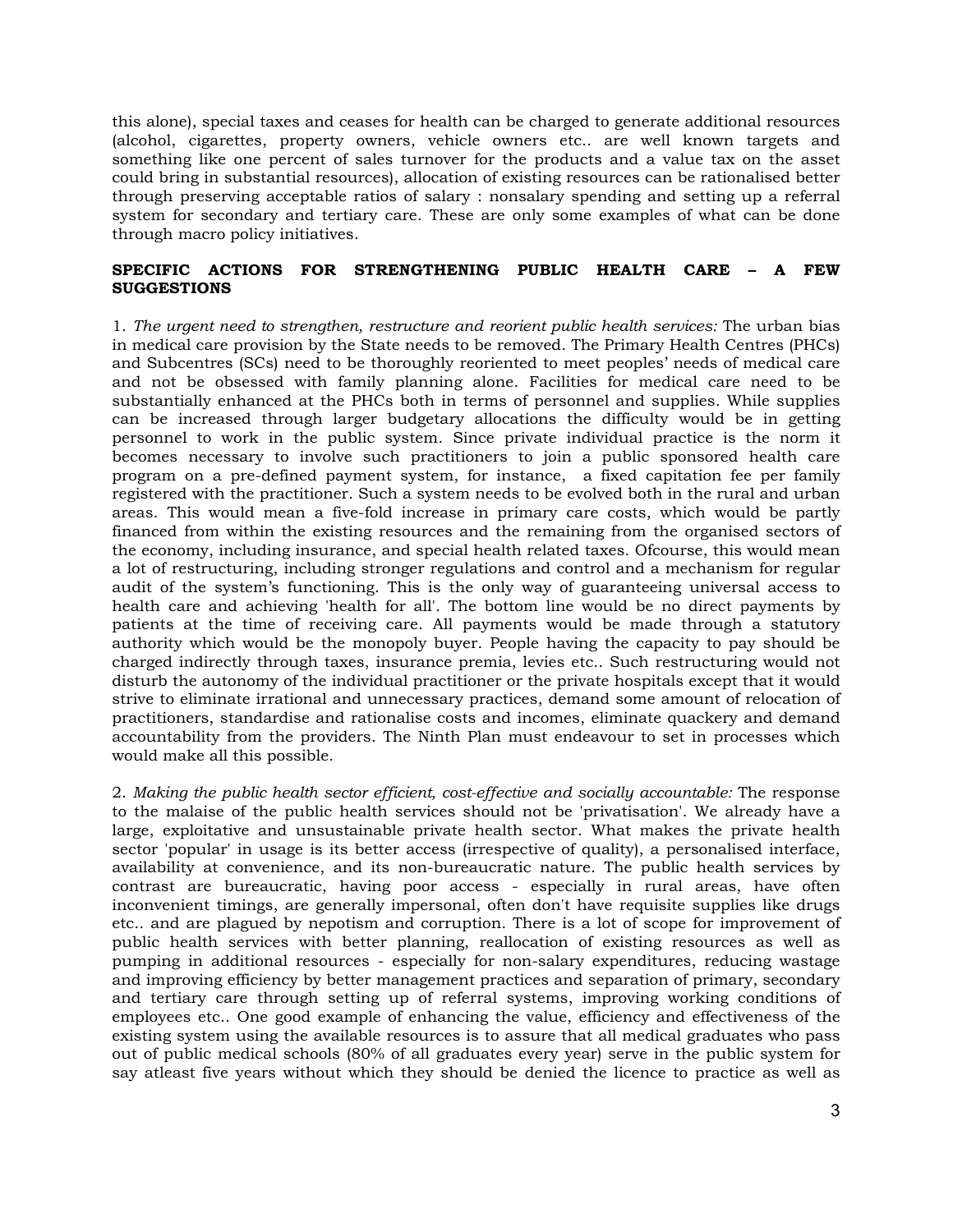admission for postgraduate studies. After all the State is spending Rs.800,000 per medical graduate ! This measure if enacted by law will itself make available 14,000 doctors of modern medicine alone every year for the public health care system. There can be many such macro decisions which can help in making the existing resources more effective and useful. Further, public health services must be made accountable to local communities they serve and the latter must perform both the role of social audit as well as take responsibility of seeing that the system works properly for the benefit of patients. As regards the private health sector, as mentioned above, there is an urgent need to regulate it, implement minimum standards of care, standardise charges, have policies for location and distribution etc.. All these are feasible possibilities which can be undertaken irrespective of the structural changes suggested in point (1) above.

3. *Modes of Financing, Payments etc*. : While the public sector is funded through tax revenues the private sector relies mostly on fee-for-services. There is a growing trend of thought favouring atleast partial user-charges or fee-for-services for public health services. This trend must be countered since in the given socio-economic conditions such a policy would hit the majority very hard. WHO has been firm about nations spending 5% of GDP on health care. In India the State doesn't even spend one percent. So the first effort must be at getting the State to commit a much larger share for the health sector from existing resources. Additional revenues specifically for health budgets may be collected on the lines of profession tax in some states which funds employment programs, levies and cesses for health could be collected by local bodies, employers in the organised sector must be made to contribute for health care services, those with capacity to pay like organised sector employees, the middle and rich peasantry (so far completely untaxed), and other self-employed, must do so through insurance and other pre-payment programs. In a vast and varied country like India no single system can work. What we would need is a combination of social insurance for the poor (premia paid by the state), employment related insurance for the organised sector employees, voluntary insurance for other categories who can afford to pay and ofcourse tax and related revenues. Further, payments of any kind at the point of provision of care must not exist as they usually are unfavourable to patients. Payments must be made to providers by a monopoly buyer/s of health services who can also command certain standard practices and maintain a minimum quality of care - payments could be made in a variety of ways such as capitation or fixed charges for a standard regimen of services, fee-for-service as per standardised rates, etc.. The move towards monopoly purchase of health services through insurance or other means and payment to providers through this single channel is a logical and growing global trend. To achieve universal access to health care and relative equity this is perhaps the only alternative available at present, but this of necessity implies the setting up of an organised system and for this the State has to play the lead role and involve the large private sector within this universal health care paradigm if it must be successful.

It is well documented today that public health expenditures have been declining rapidly, and especially so during the Eighth Plan which roughly coincides with the liberalisation phase. Medical care and capital expenditures are the worst affected and the declining trend in such expenditures can be seen right across states as is evident from Tables 1 and 2.

With these trends in health care spending the new thrust discussed above cannot be put into practice. The State must reverse these trends. The target for the Ninth Plan must be a minimum of quadrupling of spending at constant prices (reaching a level of about 2.5% of GDP). Capital expenditures and medical care expenditures, especially in rural areas, expenditure on drugs and medical equipment, expenditure on mobility (especially ambulances for referral care), expenditure on immunisation services, spending on maternity care and services, and expenditure on communicable diseases like tuberculosis, malaria etc.. must get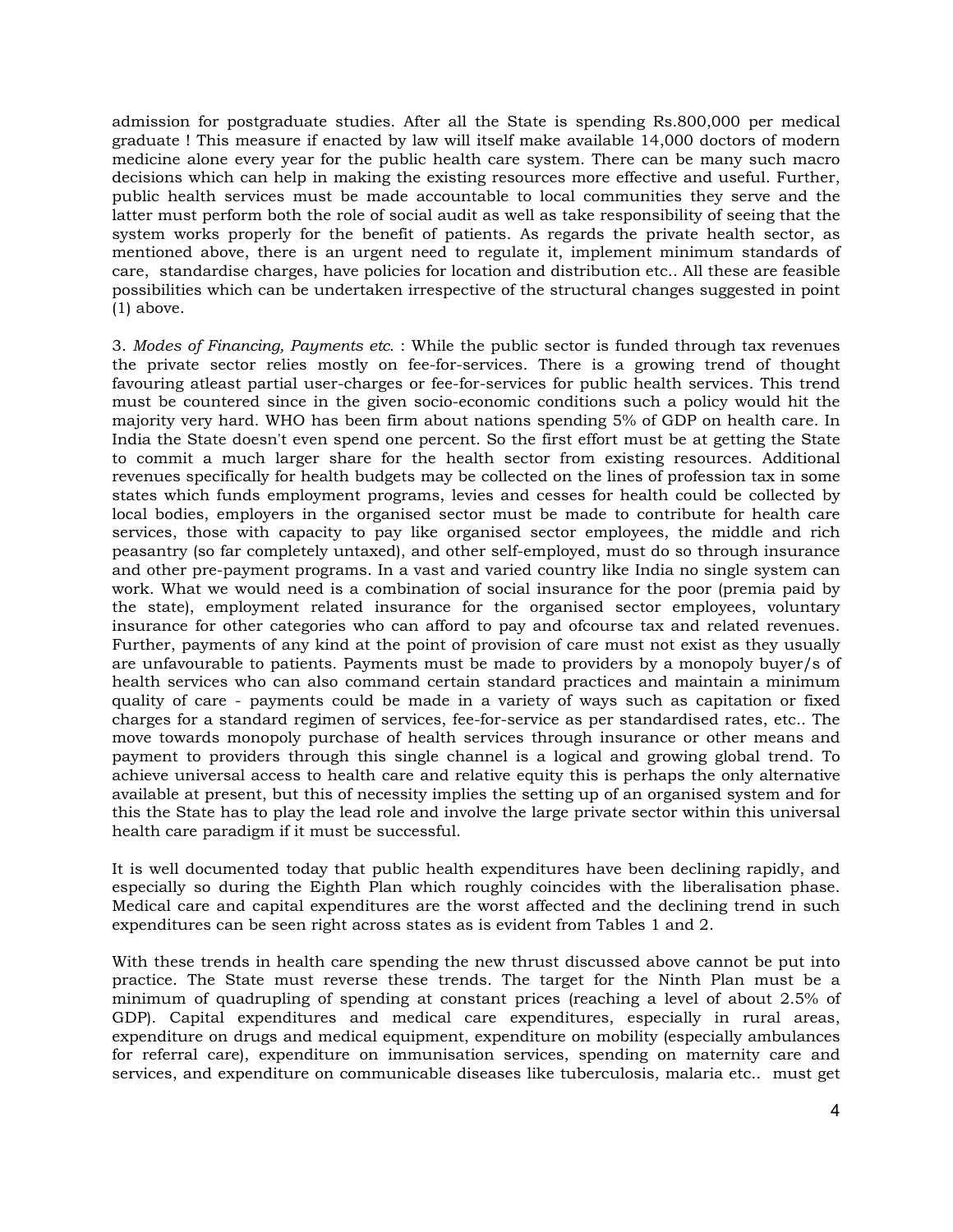much larger shares of the health care budget. What would such increased spending mean? During the Ninth Plan period the ministries of health and family welfare must spend an average of Rs.350 billion per year (or Rs.350 per capita) on public health services of which 50% must be for rural health services. The Plan must contribute about half this expenditure, that is the Ninth Plan allocation must be around Rs.800-900 billion.

# **NEW STRATEGY FOR PUBLIC HEALTH SPENDING**

As discussed above, certain fundamental changes in funding and expenditure strategies is called for. Some basic principles have to be laid down and strictly adhered to. These suggestions are based on experiences of various countries with near universal systems of health care delivery as also with varying approaches. A WHO technical report titled 'Evaluation of Recent Changes in the Financing of Health Services' done by an international team of experts (Tecnical Report Series, WHO 1993) is a good reference that shares various such experiences. Further, it must be emphasised that the suggestions given below and others need to be looked into carefully and a research exercise may have to be undertaken to operationalise them.

1> Basic or primary care, which includes OPD medical care, day care surgeries and treatment, immunisations, maternal services, basic diagnostics, opthalmic and dental services etc.., must be allocated 50% of the budget. The rationale for using such a proportion is experience from countries which have near universal health care systems. This budget should be distributed on global budgeting lines, that is, on a percapita basis. Thus every primary care unit, whether rural, urban or metropolitan, should get equitable allocations as per the population it supports (ofcourse special provisions for low density, and reduced ratios for very high density populations will be necessary). The net effect of this will be larger fund flows for primary care services, more resources for rural areas and less for urban and metropolitan areas (who also have municipal resources available). Canada is probably the best example of such use of budgetary allocations and there is no denying that it also has the most successful, effective and qualitatively most satisfactory health care system in the world.

2> Under primary care allocative efficiency must be assured by pegging the salary : non-salary expenditures at 50 : 50. This means much higher allocations for commodities such as drugs, equipment, fuel etc.. and hence most drastice changes will be needed at the primry health centre level where these ratios are most skewed in favour of salary expenditures. Special attention needs to be paid to drug costs. The market is full of unnecessary and useless drugs. A National Formulary must be evolved based on the basic drug list of the WHO and other such rational drug lists, as also a shift must be made to using only generic names. Such an exercise cuts a lot of wasteful and unnecessary expenditures.

3> Capital expenditure should be enhanced substantially and must not be less than 10% of the budget. During the Ninth Plan capital expenditures should be restricted for rural and other underserved areas to improve its infrastructure to accomodate comprehensive primary care. The Planning Commissions role here will be most crucial.

4> Changes must be made in the functioning of the hospital structure where a lot of resources get wasted because specialist time and resources are spent on primary care services in OPDs. The general OPDs must be separated out from the hospital and specialist services. In cities they must be decentralised into primary units and dispensaries closer to where the populations live so that hospitals are not over-burdened with crowds. The allocations for these must be as indicated in point 2 above. The hospital and specialist services must be strictly on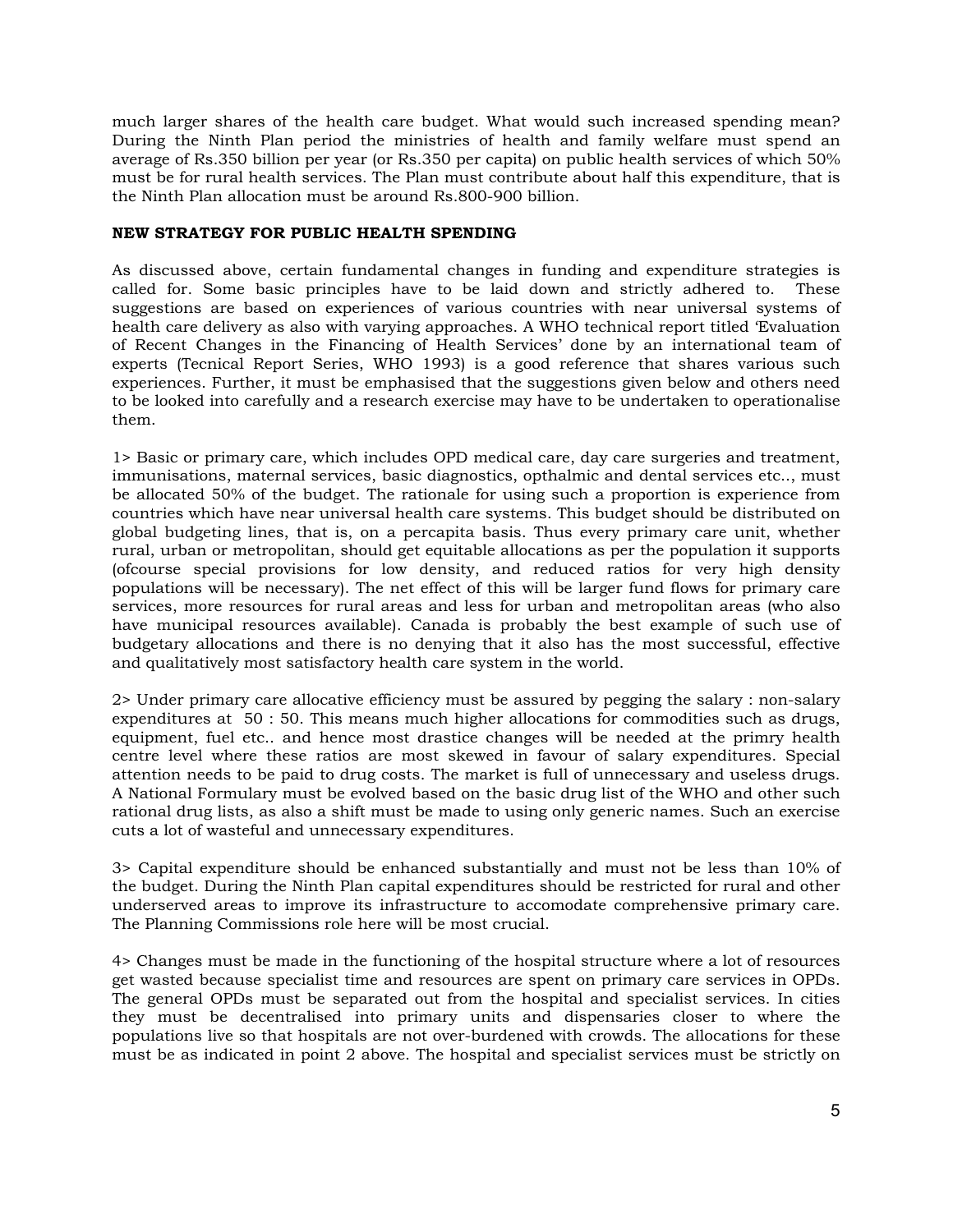referral basis from the primary care units and the follow-up treatment (not requiring hospitalisation) must be referred back to the primary care unit.

5> For the Ninth Plan the target for health expenditure (excluding water supply and sanitation) should be 2.5% of the GDP and the Plan must contribute about half this amount. This means additional resources will have to be raised. Firstly, allocations from the revenue account itself needs to be raised substantially. Further, resources should be raised as discussed in an earlier section, that is from the organised sector, special health cesses and taxes on health degrading products etc.. ESIS needs to be strengthened by merging it with general health services and making it compulsory for all employees, including management cadre, all of who should contribute 2% of their salary and the employers 3%. This itself will help to double the existing health budget (presently under ESIS the workers funds are being misused grossly; collections from employers are not regular and in many states there is a vast backlog and even what is collected is not fully used to provide quality services to the beneficiaries as a large part of the money is invested in securities etc.. and ESIS accounts even show large surpluses). Also, as stated earlier compulsory public service by graduates passing out of public medical schools for atleast five years and with conditionalities of holding back the license to practice and admissions for postgraduate studies etc. will add to existing resources considerably and facilitate better planning.

6> The policy of implementing user-charges in many states must be reversed because it is highly detrimental to the poorer sections and restricts their access and use of public health facilities. Data from district and other hospitals in Maharashtra from 1985 to 1994 shows this very clearly (Performance Budgets of the Ministry of Health, Maharashtra). Those who have the capacity to pay should pay indirectly (insurance, taxes etc..) or at the point of public service as a donation.

7> Finally it is important to regulate the private health sector if use of resources in the economy have to be rationalised and made more cost-effective.

## **PROJECTIONS FOR THE NINTH FIVE-YEAR PLAN**

While provisions for universal health care would demand more comprehensive planning, restructuring and reorganisation of the entire health care system, positive reforms of the existing public health care services are feasible with little effort, planning and macro policy decisions. With such reforms resources for a substantially improved public health care system, which provides quality care can be generated with relative ease. As stated above allocations of about 2.5% of the GDP would strengthen primary care making it available more or less universally. Ofcourse, the restructuring of the health care system into a public-private mix suggested in a preceding section has to also gradually evolve to make these reforms effective in a long-term perspective. The following projections are made in the context of the preceding discussion:

| 1997-98 | Rs.250 billion |
|---------|----------------|
| 1998-99 | Rs.280 billion |
| 1999-00 | Rs.330 billion |
| 2000-01 | Rs.400 billion |
| 2001-02 | Rs.500 billion |
|         |                |

 **Rs.1, 760 billion**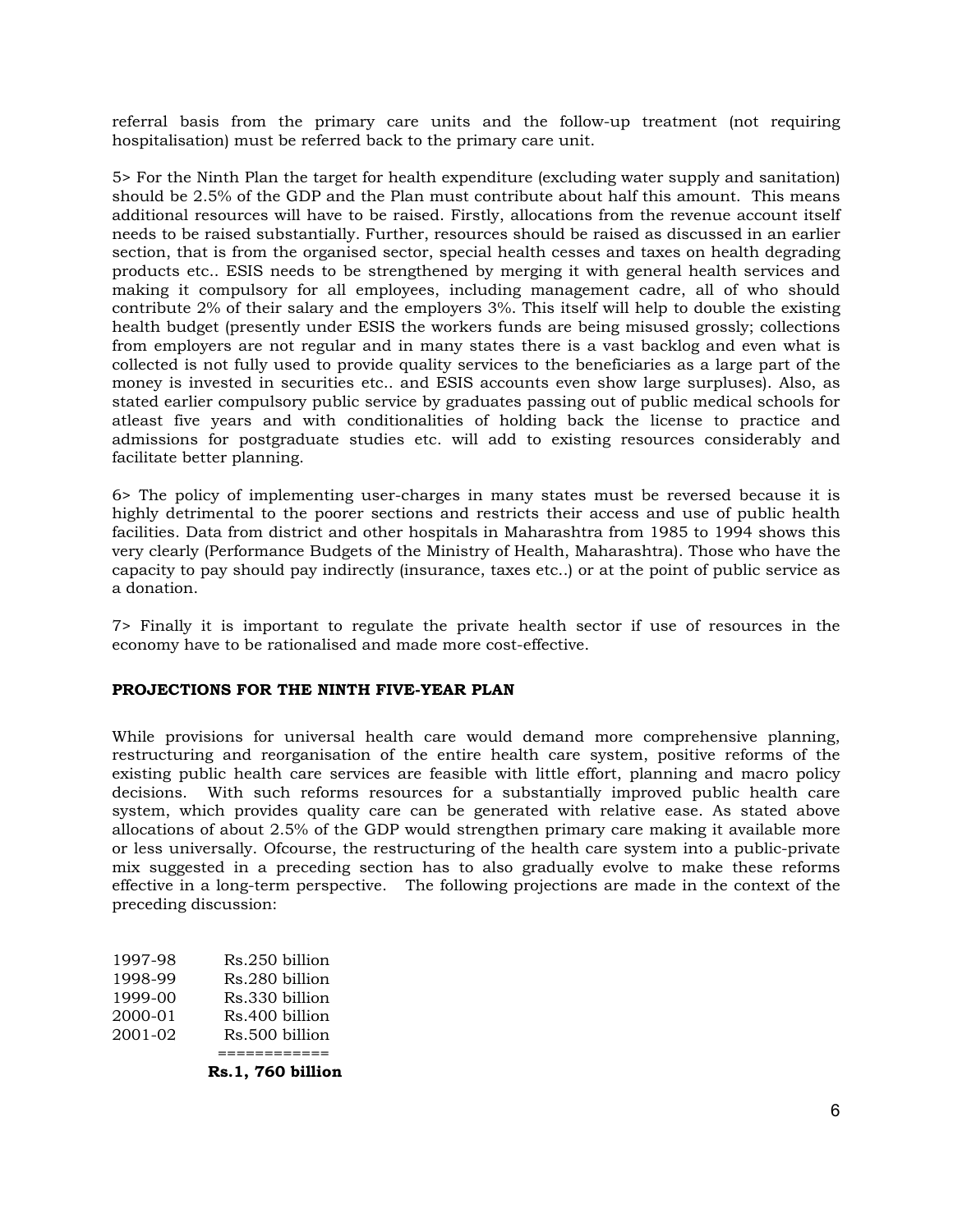### =============

For the Ninth Plan period the requirement for health and family welfare services (excluding water supply and sanitation) would be Rs.1, 760 billion and the Plan should contribute about Rs.800 billion of this if the suggested improvements must be put in place. While overall between 50-60% of the budget should be reserved for primary care services, nearly 80% of Plan funds will have to be devoted to strengthening the primary care sector. Further, 50% of the primary care budget should be for non-salary demands so that allocative efficiencies are maintained and the services are effective as well as of a reasonably good quality. At the secondary and tertiary levels the non-salary component will have to be between 60-70%.

**The above discussion is supported by a number of researched papers annexed to this note and hence this note should not be seen in isolation.**

| $YEAR \rightarrow$                 | 1980-81 | 1985-86 | 1991-92 | 1992-93 | 1993-94 | 1994-95 |
|------------------------------------|---------|---------|---------|---------|---------|---------|
| <b>HEALTH EXPENDITURE AS</b>       |         |         |         |         |         |         |
| % TO TOTAL GOVT. EXPEND.           | 3.29    | 3.29    | 3.11    | 2.71    | 2.71    | 2.63    |
| <b>EXPD. ON MEDICAL CARE</b>       |         |         |         |         |         |         |
| AS% TO TOTAL HEALTH                | 43.30   | 37.82   | 26.78   | 27.66   | 27.46   | 25.75   |
| <b>EXPD(THE)</b>                   |         |         |         |         |         |         |
| <b>EXPD. ON DISEASE</b>            |         |         |         |         |         |         |
| <b>PROGRAM (AS % TO THE)</b>       | 12.96   | 11.69   | 10.59   | 10.84   | 10.41   | 9.51    |
| <b>EXPD.ON MEDICAL EDU.&amp;</b>   |         |         |         |         |         |         |
| <b>RESEARCH (AS % THE)</b>         | 9.07    | 8.67    | 10.19   | 10.99   | 10.92   | 7.69    |
| <b>EXPD. ON FAMILY PLANNING</b>    |         |         |         |         |         |         |
| (AS % TO THE)                      | 11.94   | 17.94   | 19.39   | 16.54   | 16.88   | 17.27   |
| <b>EXPD. ON MCH SERVICES</b>       |         |         |         |         |         |         |
| (AS % TO THE)                      | 0.51    | 0.50    | 2.03    | 1.80    | 1.95    | 1.52    |
| EXPD. ON HEALTH ADMIN.             |         |         |         |         |         |         |
| (AS % TO THE)                      | 4.91    | 4.73    | 4.49    | 4.47    | 4.50    | 4.20    |
| <b>CAPITAL EXPENDITURE ON</b>      |         |         |         |         |         |         |
| HEALTH (AS % TO THE)               | 7.54    | 8.45    | 7.78    | 4.03    | 4.47    | 4.27    |
| <b>TOTAL HEALTH</b>                |         |         |         |         |         |         |
| <b>EXPENDITURE (Rs. BILLION) -</b> | 11.89   | 27.15   | 52.01   | 62.04   | 71.83   | 78.67   |
| <b>ONLY REVENUE</b>                | 12.86   | 29.66   | 56.39   | 64.64   | 75.18   | 82.17   |
| -INCLUDING CAPITAL EXPD.           |         |         |         |         |         |         |

### **TABLE 1 : SELECTED PUBLIC HEALTH EXPENDITURE RATIOS, ALL INDIA, 1981-1995**

*Source: CEHAT Database; Original Source: upto 1985-86, Combined Finance and Revenue Accounts, Comptroller and Auditor General of India, respective years, other years, Demand for Grants, respective states, various years. The definition of health expenditure includes only what the ministries of health spend and thus excludes water supply and sanitation, which is normally included in total health expenditures. Please note that all percentages are calculated against the revenue expenditure total except capital expenditure, which is derived from the total including capital expenditure.*